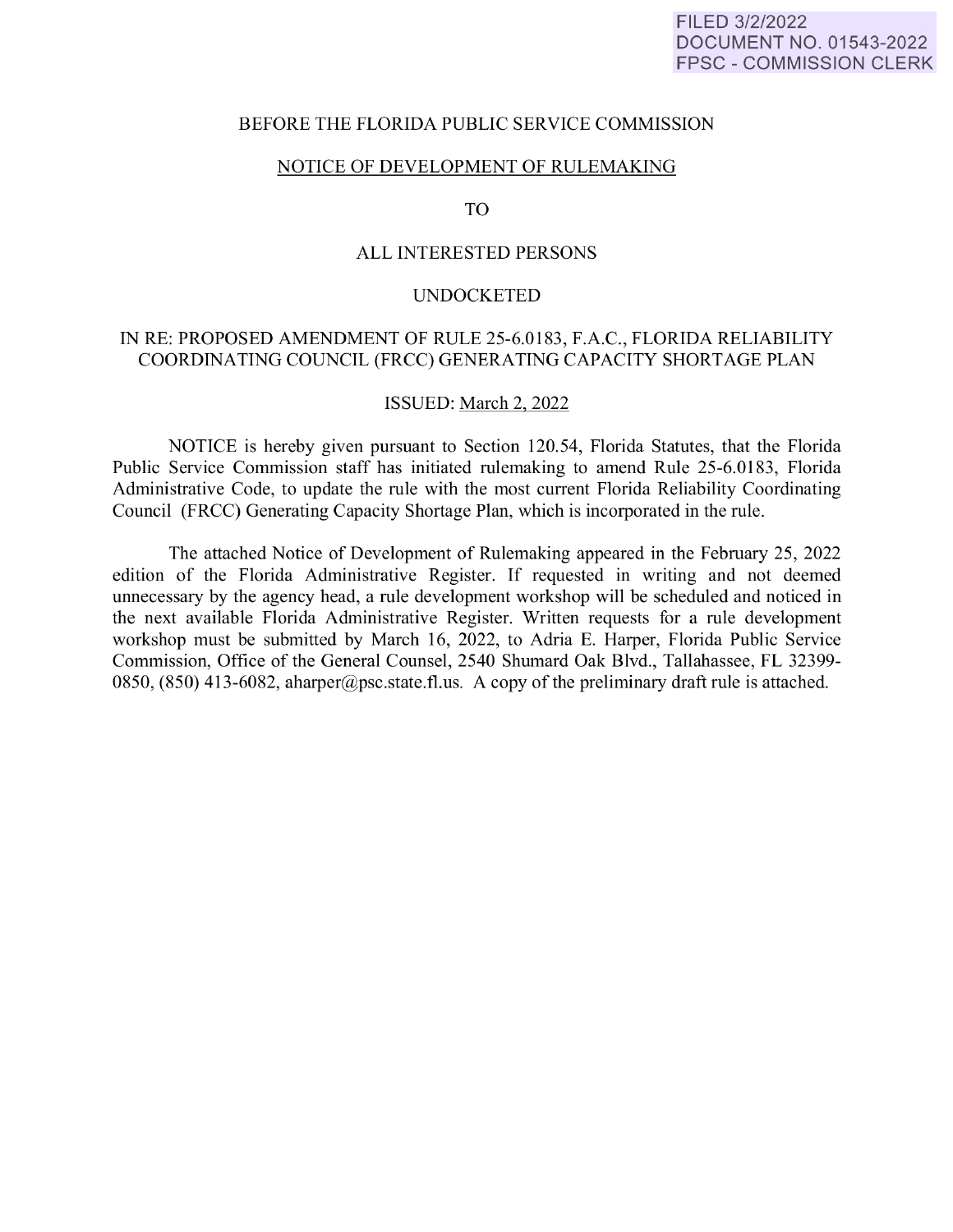# NOTICE OF DEVELOPMENT OF RULEMAKING UNDOCKETED PAGE2

By DIRECTION of the Florida Public Service Commission this 2nd day of <u>March, 2022</u>.

ADAM J. TEITZMAN<br>Commission Clerk Florida Public Service Commission 2540 Shumard Oak Boulevard Tallahassee, Florida 32399 (850) 413-6770 www.floridapsc.com

Copies furnished: A copy of this document is provided to the parties of record at the time of issuance and, if applicable, interested persons.

AEH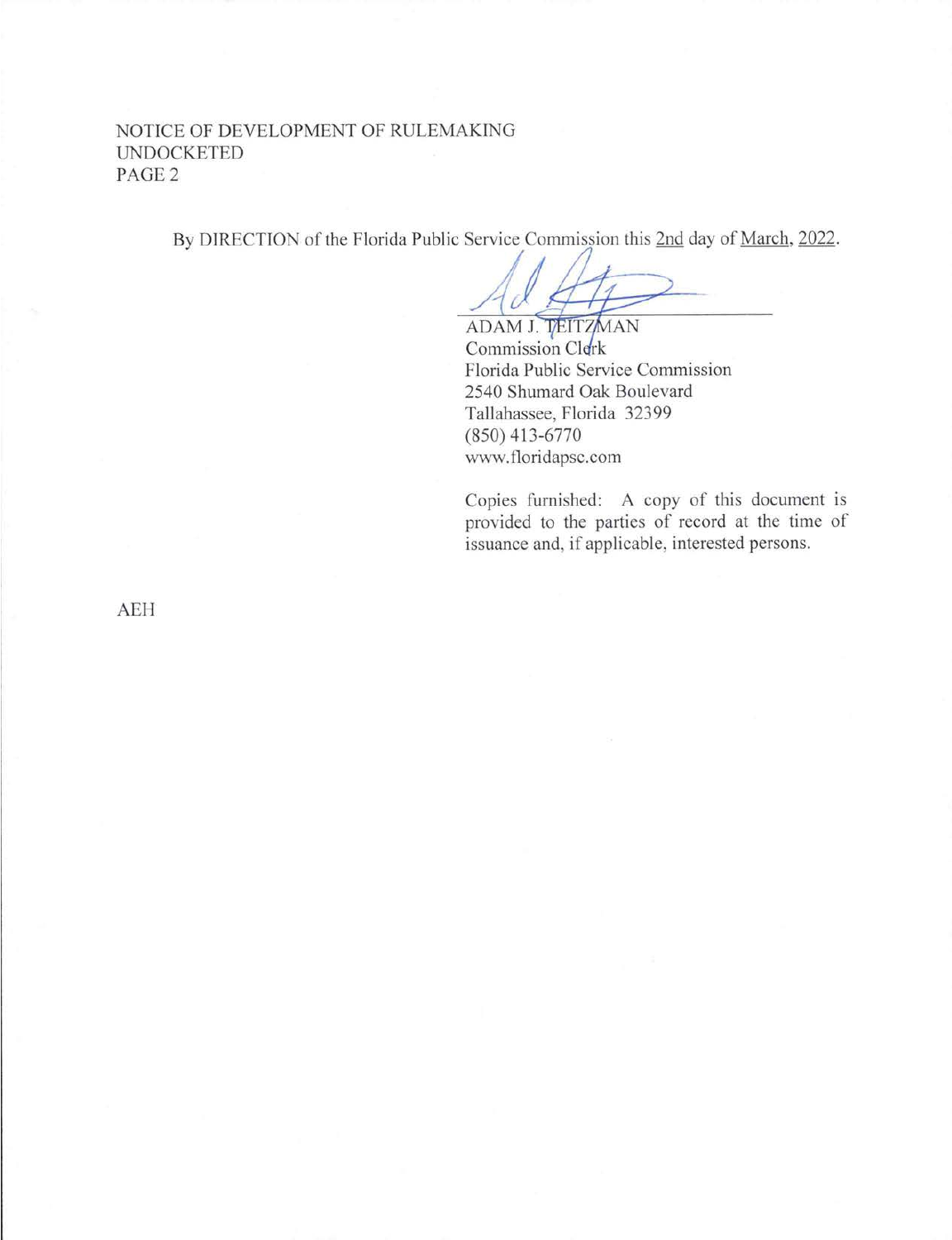## NOTICE OF DEVELOPMENT OF RULEMAKING UNDOCKETED PAGE 3

Notice of Development of Rulemaking

PUBLIC SERVICE COMMISSION

RULE NO.: RULE TITLE:

25-6.0183 Electric Utility Procedures for Generating Capacity Shortage Emergencies

PURPOSE AND EFFECT: To update the rule with the most current Florida Reliability Coordinating Council (FRCC) Generating Capacity Shortage Plan, which is incorporated in the rule.

Undocketed

SUBJECT AREA TO BE ADDRESSED: FRCC Generating Capacity Shortage Plan for electric utilities

RULEMAKING AUTHORITY: 350.127(2), 366.05 F.S.

LAW IMPLEMENTED: 366.04(2)(c),(f), (5) F.S.

IF REQUESTED IN WRITING AND NOT DEEMED UNNECESSARY BY THE AGENCY HEAD, A RULE DEVELOPMENT WORKSHOP WILL BE NOTICED IN THE NEXT AVAILABLE FLORIDA ADMINISTRATIVE REGISTER.

THE PERSON TO BE CONTACTED REGARDING THE PROPOSED RULE DEVELOPMENT AND A COPY OF THE PRELIMINARY DRAFT, IF AVAILABLE, IS: Adria E. Harper, Florida Public Service Commission, Office of the General Counsel, 2540 Shumard Oak Blvd., Tallahassee, FL 32399-0850, (850)413-6082, aharper@psc.state.fl.us.

THE PRELIMINARY TEXT OF THE PROPOSED RULE DEVELOPMENT IS AVAILABLE AT NO CHARGE FROM THE CONTACT PERSON LISTED ABOVE.